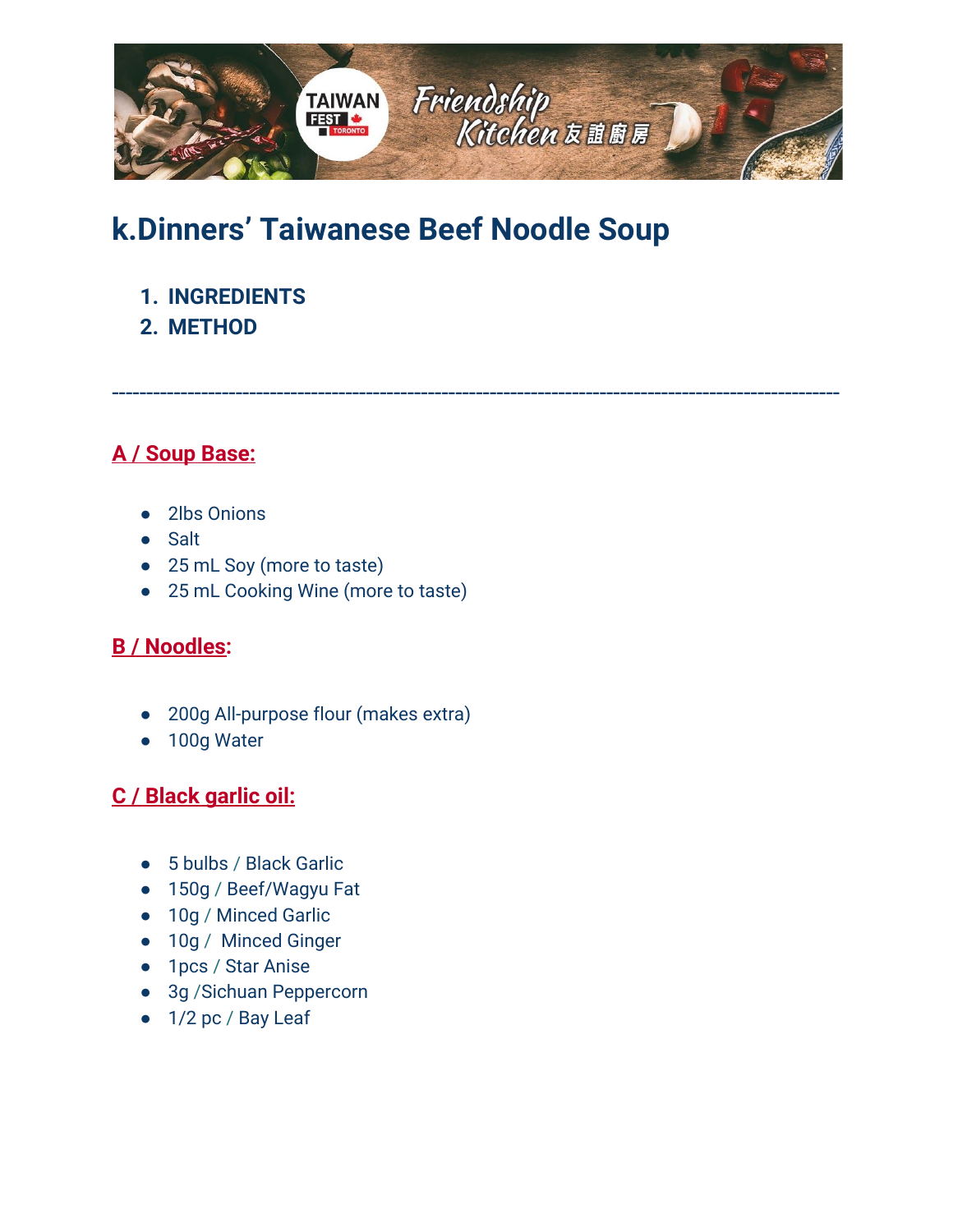

# **D / Beef:**

- 150g / Beef Striploin (raw weight)
- 10g / Black garlic oil (More for flavour)
- 10g / Chili Bean Sauce (More for saltier flavour)
- 1 / Green Onion
- 10g / Crispy Beef Fat

#### <span id="page-1-0"></span>**METHOD** -

#### **Soup Base:**

- 1. Peel and slice the onions thinly and place in a single layer in a vacuum/temperature safe bag.
- 2. Sous vide the onions at 85°C for 4 days. Make sure the bag stays submerged by putting a weight on it. Add extra water to the bath as it evaporates over the 4 days.
- 3. Remove the bags and let them cool completely in an ice bath or a cold water bath.
- 4. Use a fine strainer and strain all the onion liquid out. Press firmly on the onions to extract all the liquid. Take an extra fine strainer, place a pot under it, and strain out the tiny pieces of onion.
- 5. Add the remaining ingredients and bring to boil. (This removes any raw onion flavour and also cooks out the cooking wine.)
- 6. Place in the fridge to cool.

#### **Noodles:**

- 1. Combine flour and water in a stainless steel bowl and mix with chopsticks. Mix until pea size particles are formed.
- 2. Use your hands to gather the flour and slowly knead it into a dough. Do all the initial mixing inside the bowl to keep a clean working surface.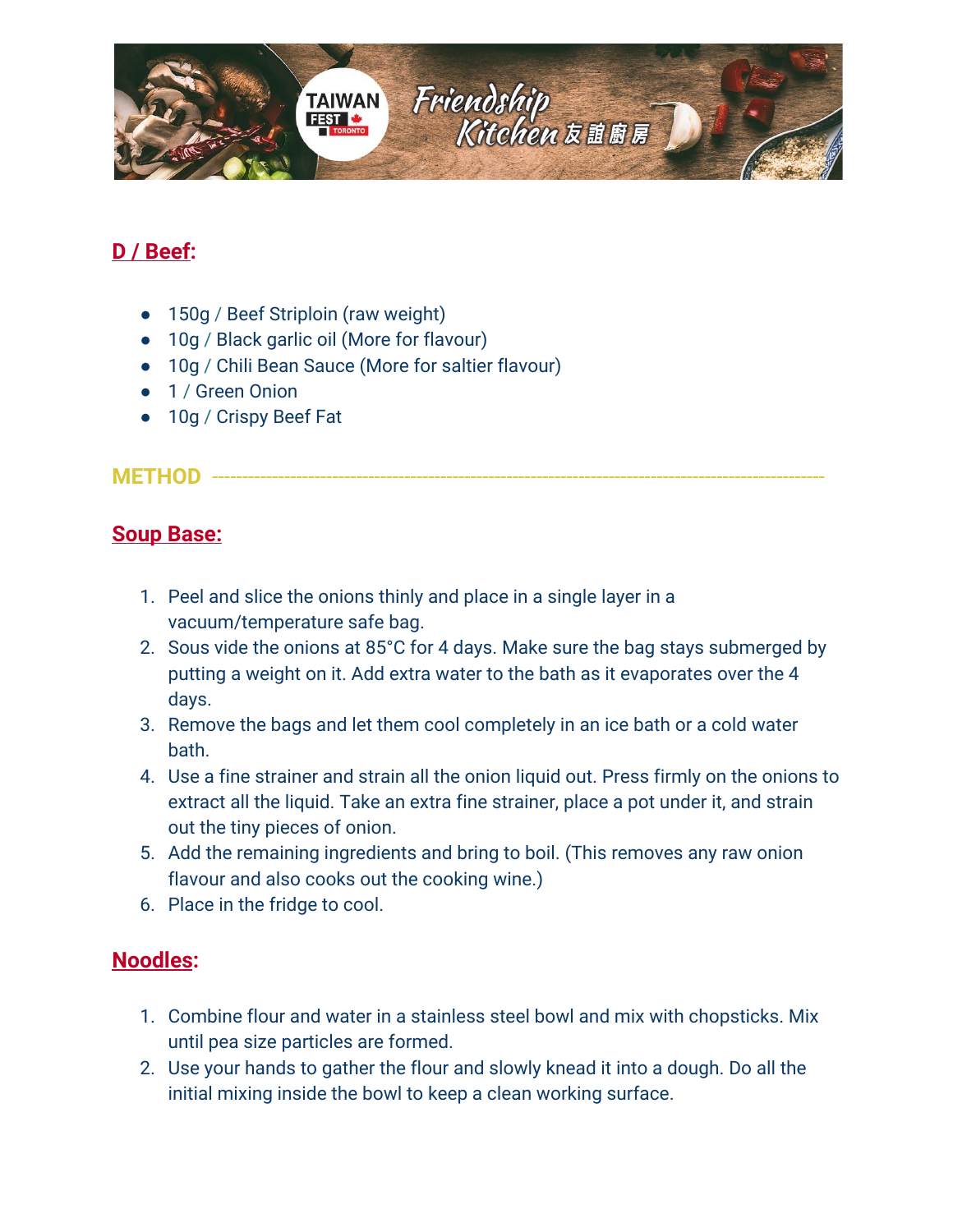

- 3. Next, bring the dough onto a clean working surface and begin to knead until the surface of the dough starts to appear smooth.
- 4. Rest for 10 mins and knead again until the surface becomes completely smooth and almost shiny. Rest for 20 mins.
- 5. Roll it to the 2nd thinnest setting on your pasta machine, then cut the noodles using the thin noodle setting. If you don't have a pasta machine, you can roll out the soft dough and cut the noodles individually.
- 6. Cook the noodles immediately in a pot of boiling water for 2 mins and rinse under cold water for 2-3 mins.
- 7. Set aside in the fridge to cool down

# **Black garlic oil:**

- 1. Cut beef fat into small cubes. Add them into the pan at medium heat and render the fat until all the chunks have become golden brown and crispy.
- 2. Strain the fat, set aside the crispy bits, and return the fat back into the pan.
- 3. Add all the spices, 5g garlic, and 5g ginger to the fat and infuse at a low simmer for 10 mins. (See other video)
- 4. Strain, discard the spices, and add the fat back into the pan. (See other video)
- 5. Peel and chop the black garlic and add it into the fat. Cook until they soften.
- 6. Add remaining 5g garlic and 5g ginger and cook until aromatic. Blend the fat using a hand blender, and keep at room temperature.

## **Beef:**

- 1. The 100g portion can be cut into large 2-3cm chunks.
- 2. Take the striploin and cut off 50g for the tartare component. Cut into small diced pieces and place into a bowl for mixing.
- 3. Cut the green part of the onion into rings and the whites into long strips. Add it to the bowl with raw beef.
- 4. Get a pan ready with a little oil, salt the beef and sear on high heat until you get a beautiful caramelization on the outside (and medium rare on the inside).
- 5. Let the beef and pan cool down and spoon in the black garlic oil. Mix until the beef is well coated.